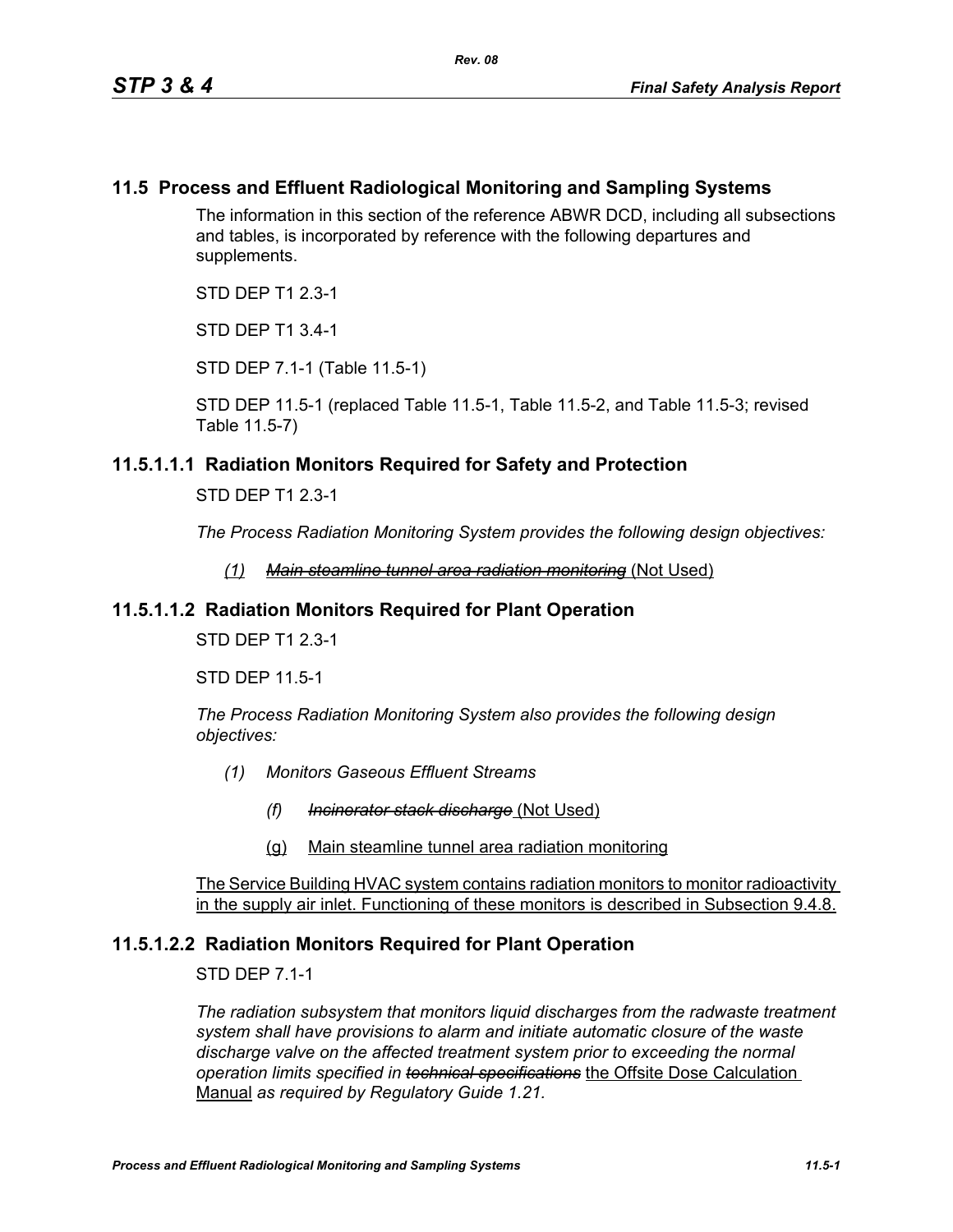## **11.5.2.1.1 Main Steamline (MSL) Radiation Monitoring**

STD DEP T1 2.3-1

This departure changes Main Steamline Radiation Monitors from safety to non-safety. Therefore, this section has been moved to Subsection 11.5.2.2.12.

## <span id="page-1-0"></span>**11.5.2.1.2 Reactor Building HVAC Radiation Monitoring**

STD DEP 11.5-1

*The system consists of four redundant instrument channels. Each channel consists of a digital gamma-sensitive GM detector and a control room radiation monitor. Power is supplied to channels A, B, C, and D monitors from vital 120 VAC Divisions 1, 2, 3 and 4, respectively. A two-pen recorder powered from the 120 VAC instrument bus allows the output of any two channels to be recorded by the use of selection switches.*

*Each radiation monitor has four* three *trip circuits: two upscale one downscale and one inoperative similar to MSL radiation monitors* and one downscale/inoperative.

*A high-high, inoperative or a downscale* downscale/inoperative *trip in the radiation monitor results in a channel trip which is provided to LDS. Any two-out-of-four channel trips will result in the initiation by LDS of the Standby Gas Treatment System (SGTS) and in the isolation of the secondary containment (including closure of the containment purge and vent valves and closure of the Reactor Building ventilating exhaust isolation valves).*

*Each radiation monitor will display the measured radiation level in mGy/h* mSv/h.

## **11.5.2.1.3 Fuel Handling Area Ventilation Exhaust Radiation**

STD DEP 11.5-1

*This subsystem monitors the radiation level in the fuel handling area ventilation exhaust duct. The system consists of four channels which are physically and electrically independent of each other. Each channel consists of a digital gammasensitive GM detector and a control room radiation monitor. Power for channels A, B, C, and D is supplied from the vital 120 VAC Divisions 1, 2, 3 and 4, respectively.*

*Each radiation monitor has four* three *trip circuits: two upscale one downscale and one inoperative similar to the MSL radiation monitors* and one downscale/inoperative. *This subsystem performs the same trip functions as those described in Subsection [11.5.2.1.2](#page-1-0) for the Reactor Building HVAC exhaust radiation monitoring.*

## **11.5.2.1.4 Control Building HVAC Radiation Monitoring**

STD DEP 11.5-1

*The Control Building HVAC Radiation Monitoring Subsystem is provided to detect the radiation level in the normal outdoor air supply, automatically closes the outdoor air intake and the exhaust dampers, and initiates automatically the emergency air filtration*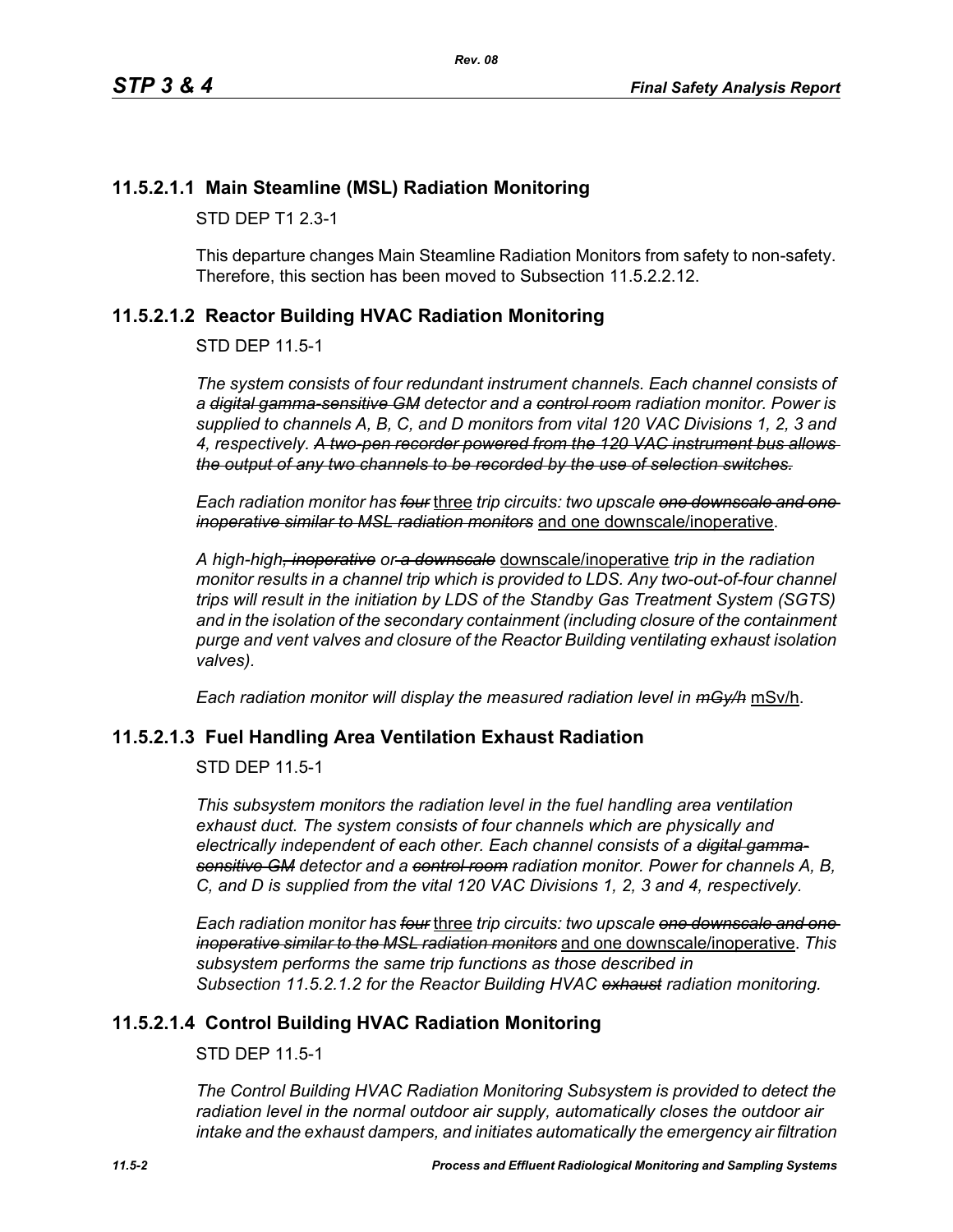*system. The emergency air filtration system fans shall be started and area exhaust fans stopped on high radiation.*

*Each radiation channel consists of a digital gamma-sensitive GM detector and a radiation monitor which is located in the control room.*

*Each radiation monitor has four* three trip circuits: two upscale *one inoperative and one downscale* and one downscale/inoperative. *All trips are displayed on the appropriate radiation monitor and each actuates a control room annunciator.*

## **11.5.2.1.5 Drywell Sumps Discharge Radiation Monitoring**

STD DEP 11.5-1

*This subsystem monitors the radiation level in the liquid waste transferred in the drain line from the drywell LCW and HCW sumps to the Radwaste System. One monitoring channel is provided in each sump drain line. Each channel uses an ionization chamber which* detector *is located on the drain line from the sump just downstream from the outboard isolation valve. The output from each sensor* detector *is fed to a radiation monitor in the control room for display, recording and annunciation.*

#### **11.5.2.2.1 Offgas Pre-Treatment Radiation Monitoring**

STD DEP 11.5-1

*A continuous sample is extracted from the offgas pipe via a stainless steel sample line. It is then passed through a sample chamber and a sample panel before being returned to the suction side of the steam jet air ejector (SJAE). The sample chamber is a stainless steel pipe which is internally polished to minimize plateout. It can be purged with room air to check detector response to background radiation by using a three-way*  solenoid-operated valve. The valve is controlled by a switch located in the main control room. The sample panel measures and indicates sample line flow. A <del>digital gamma</del>*sensitive GM detector is positioned adjacent to the vertical sample chamber and is connected to radiation monitors in the main control room* which then send the data to the main control room to display.

*The radiation monitor has four* three *trip circuits: two upscale (high-high and high)*, *one downscale and one inoperative* and one downscale/inoperative.

#### **11.5.2.2.2 Offgas Post-Treatment Radiation Monitoring**

STD DEP 7.1-1

STD DEP 11.5-1

*This subsystem monitors radioactivity in the offgas piping downstream of the offgas system charcoal absorbers adsorbers and upstream of the offgas system discharge valve. A continuous sample is extracted from the Offgas System piping, passed through the offgas post-treatment sample panel for monitoring and sampling, and returned to the Offgas System piping. The sample panel has a pair of filters (one for*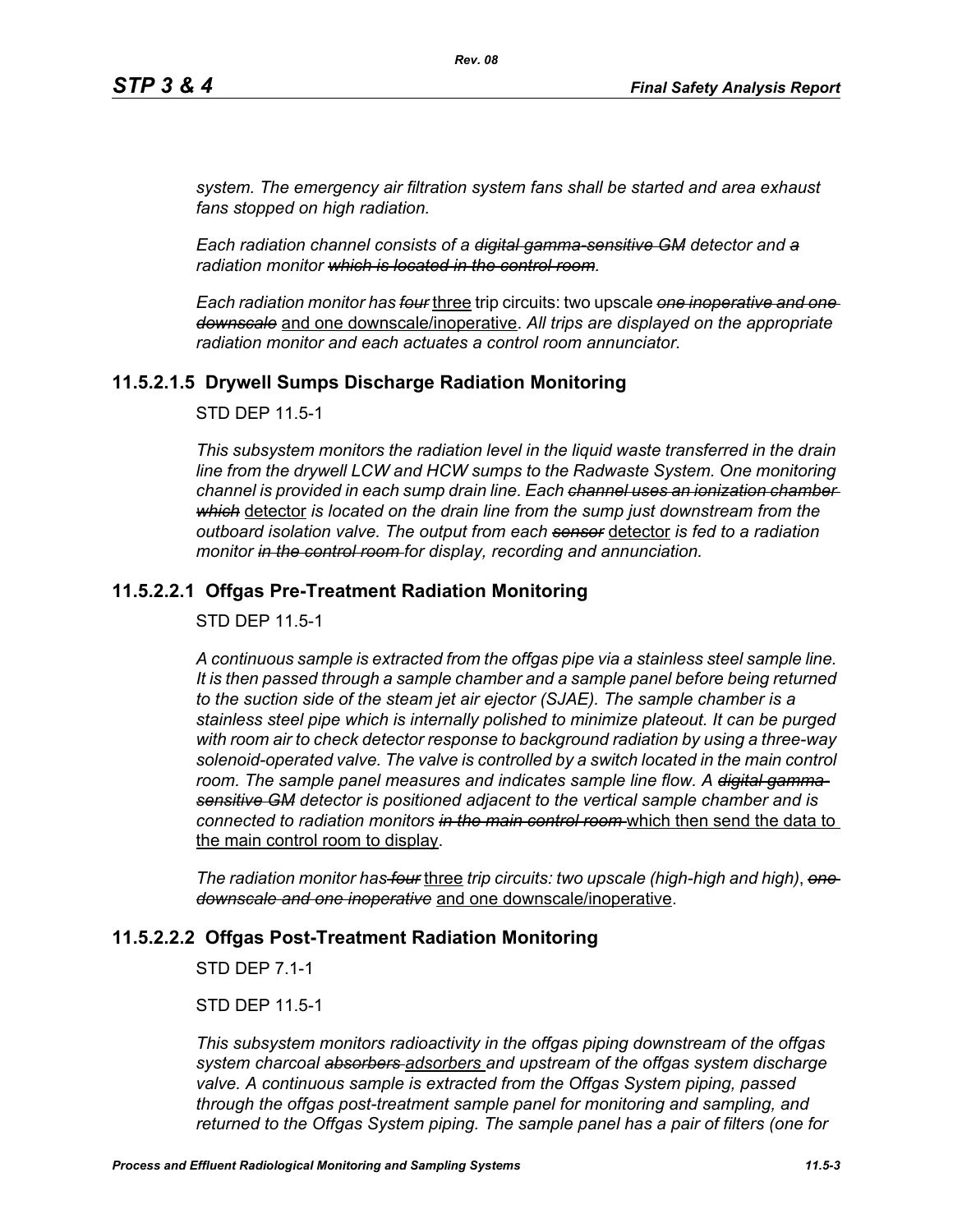*particulate collection and one for halogen collection) in parallel (with respect to flow) with two identical GM detectors. Two radiation monitors in the main control room analyze and* the data and then send the data to the main control room to *visually display the measured gross radiation level*.

*Each radiation monitor has* four *trip circuits: that indicate* three upscale (*high-high-high, high-high, high*)*, and* one *downscale/inoperative. Each trip is visually displayed on the radiation monitor*. Each trip is determined by the radiation monitor and then sent for visual display to the main control room. *The trips actuate corresponding main control room annunciators: offgas post-treatment high-high-high radiation, offgas posttreatment high-high radiation, and offgas post-treatment high and downscale/inoperative monitor.*

*High or low flow measured at the sample panel actuates an annunciator in the control room to indicate abnormal flow.*

*The high-high-high and downscale trip/inoperative outputs initiate closure of the offgas system discharge and bypass valves* valve. *The high-high-high trip setpoint is determined so that valve closure is initiated prior to exceeding technical specification limit. Any one high-high channel trip initiates alignment of the Offgas System flow valves to achieve treatment through the charcoal vault.* provided in the Offsite Dose Calculation Manual. Any one *High*High-High channel trip from the gaseous channels closes the offgas bypass valve.

#### **11.5.2.2.3 Charcoal Vault Radiation Monitoring**

STD DEP 11.5-1

*The charcoal vault is monitored for gross gamma radiation level with a single instrument channel. The channel includes a digital sensor and converter*'sta*, and a radiation monitor. The sensor*detector *is located outside the vault on the HVAC exhaust line from the vault*. *The radiation monitor is located in the main control room* analyzes the data and then sends the data for visual display to the main control room. *The channel provides for sensing and readout of gross gamma radiation over a range of six logarithmic decades (0.01 to 104 mGy/h)*.

*The monitor has one adjustable* two trip circuits: one *upscale trip circuit for alarm and one downscale* downscale/inoperative *trip for instrument trouble.* The trip outputs are alarmed in the main control room*. Power to the monitor is supplied from 120 VAC vital non-1E bus.*

#### **11.5.2.2.4 Plant Stack Discharge Radiation Monitoring**

STD DEP 11.5-1

*A representative sample is continuously extracted from the ventilation ducting through an isokinetic probe in accordance with ANSI N13.1 and passed through the stack ventilation sample panels for monitoring and sampling, and returned to the ventilation ducting. Each sample panel has a pair of filters (one for particulate collection and one*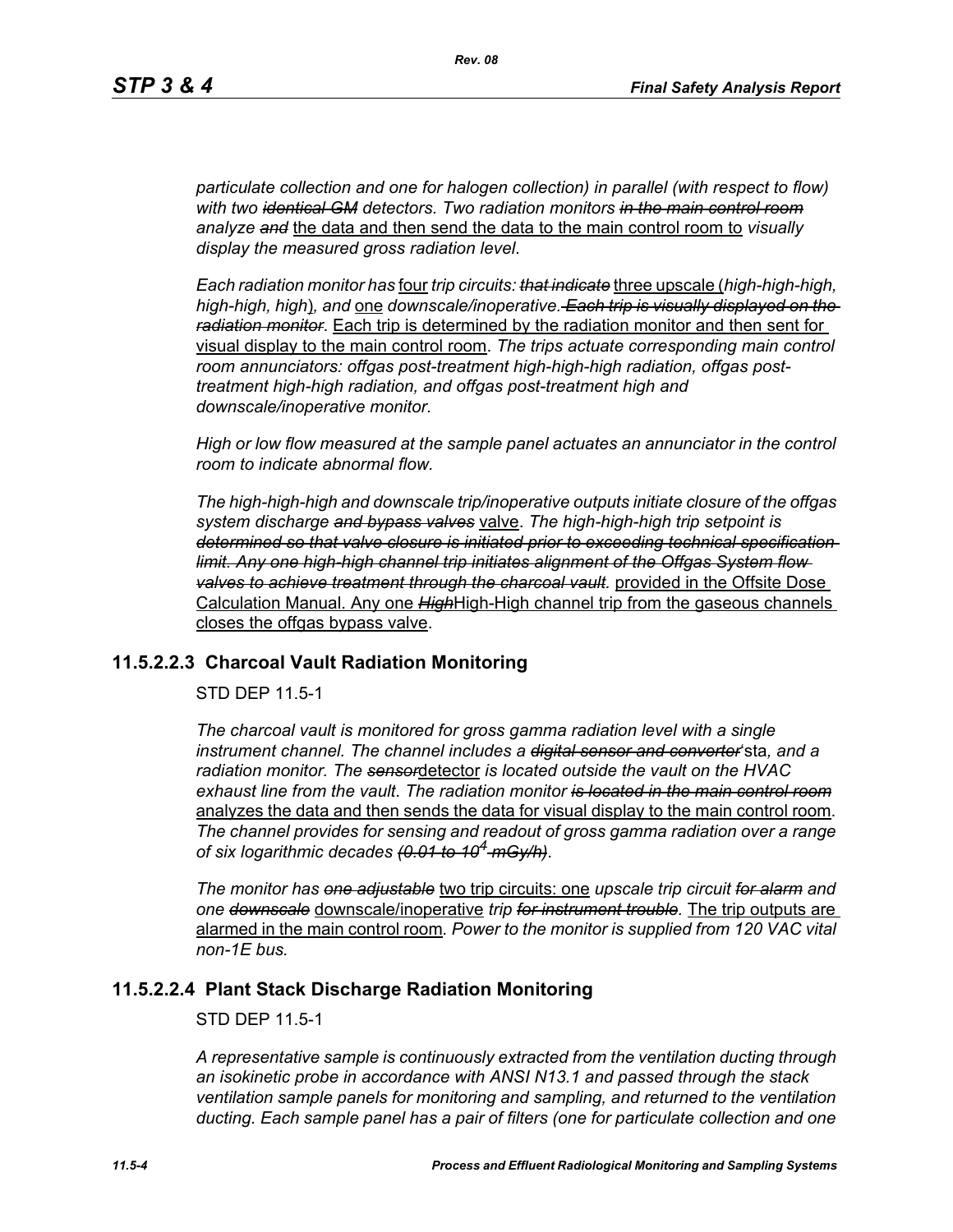*for halogen collection) in parallel (with respect to flow) for continuous gaseous radiation sampling. The radiation detector assembly consists of a shielded gas chamber that houses a scintillation detector and a check source. The extended range detector assembly consists of an ionization* a *chamber which measures radiation levels up to 3700* 3.7 x 10<sup>3</sup> *MBq/cm3. A radiation monitor in the main control room analyzes and visually displays* the data and then sends it to the main control room to display *the measured radiation level. These sensors are qualified to operate under accident conditions*.

*The radiation monitor initiates trips* has three trip circuits*: for alarm indications on* two upscale (*high-high, high*)*, and* one *low* downscale/inoperative *radiation from each detector assembly.* These trip outputs are alarmed in the main control room. *Also, the sampled line is monitored for high or low flow indications and alarming.*

#### **11.5.2.2.5 Radwaste Liquid Discharge Radiation Monitoring**

STD DEP 11.5-1

*Liquid waste can be discharged from the sample tanks containing liquids that have been processed through one or more treatment systems such as evaporation, filtration, and*/or *ion exchange. During the discharge, the liquid is extracted from the liquid drain treatment process pipe, passed through a liquid sample panel which contains a detection assembly for gross radiation monitoring, and returned to the process pipe. The detection assembly consists of a scintillation detector mounted in a shielded sample chamber equipped with a check source. A radiation monitor in the control room analyzes* and transmits the measured gross radiation level to the main control room for visual display. *and visually displays the measured gross radiation level.*

# **11.5.2.2.6 Reactor Building Cooling Water Radiation Monitoring**

STD DEP T1 3.4-1

STD DEP 11.5-1

*Each channel consists of a scintillation detector which is located in a well near the RCW heat exchanger exit pipe. Radiation detected from the three channels is multiplexed and fed into a common radiation monitor.* The output signal from each detector is sent to a separate radiation monitor*. This monitor provides individual channel trips* two trip circuits*:* one upscale *on high* (high) *radiation level and* one *downscale/inoperative indication for annunciation in the control room. Power to the monitors is provided from the non-1E vital 120 VAC source*.

## **11.5.2.2.8 Turbine Building Ventilation Exhaust Monitoring**

STD DEP T1 3.4-1

STD DEP 11.5-1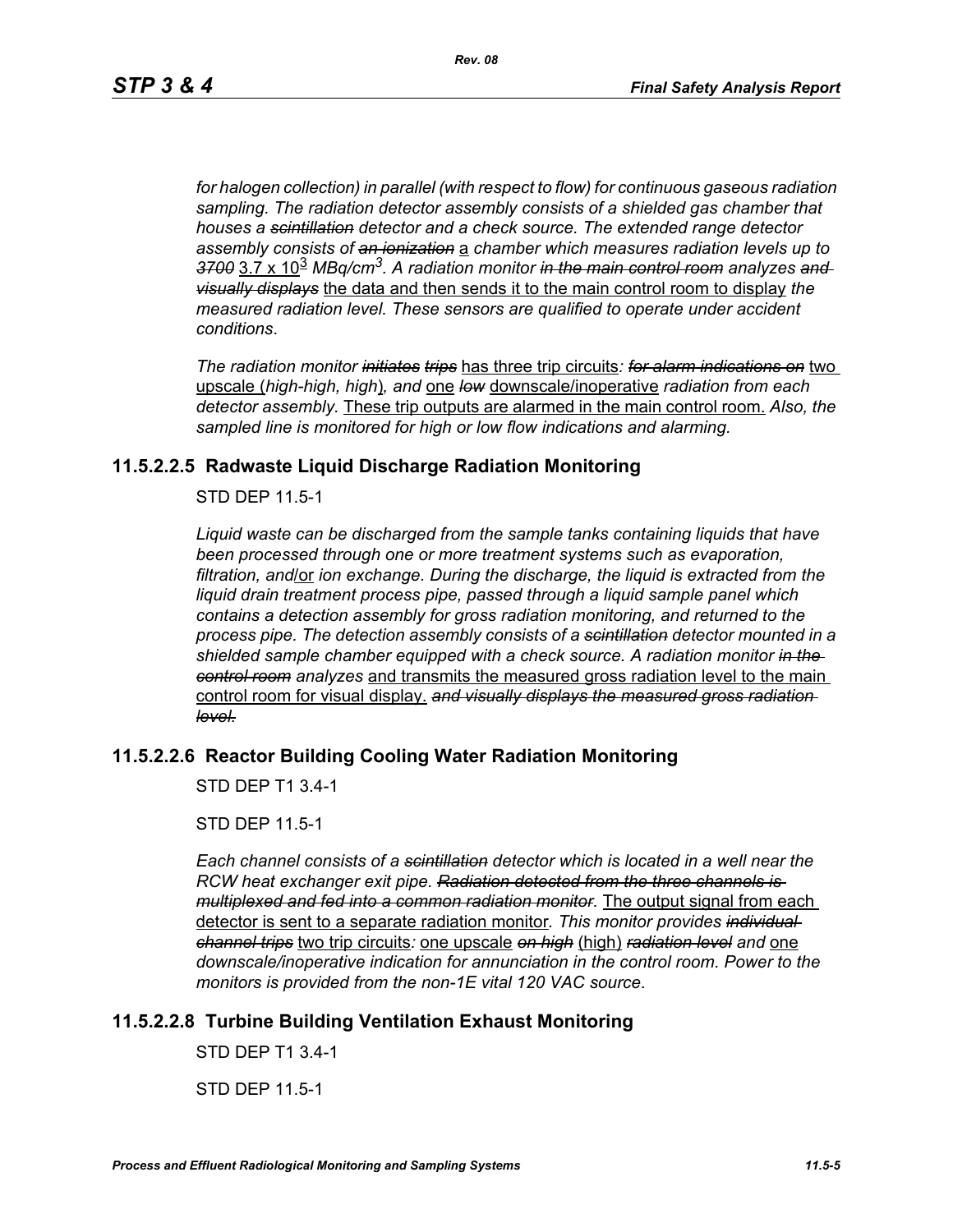*This subsystem monitors the vent discharge in the Turbine Building for gross radiation*  levels. This includes the discharge from the mechanical vacuum pump. The monitoring *is provided by four channels (two redundant sets). Two redundant channels monitor radiation in the compartment area air exhaust duct and the other two redundant channels monitor the radiation in the ventilation system air exhaust from the clean area. Each channel uses a digital detector located adjacent to the monitored exhaust duct. The outputs from each set of detectors are multiplexed and then fed into two separate radiation monitors for display, recording and annunciation.* The output signal from each detector is processed by a separate radiation monitor and then transmitted to the main control room for alarm and display*. Each monitor provides alarm trips on radiation high* two trip circuits: one upscale (high) *and* one *on radiation low (one downscale/inoperative).*

#### **11.5.2.2.9 Turbine Gland Seal Condenser Exhaust Discharge Monitoring**

STD DEP T1 3.4-1

STD DEP 11.5-1

*This subsystem monitors the offgas releases to the stack from the turbine gland seal system. The offgas releases are continuously sampled and monitored for noble gases by a scintillation detector. The output signal is multiplexed and then fed to a shared radiation monitor in the main control for display, recording and annunciation* The output signal from each detector is processed by a separate radiation monitor and then transmitted to the main control room for alarm and display*. This monitor provides two* three *trip alarms* circuits: two upscale, (high-high*, one on radiation*, *high) and one on radiation low (downscale/inoperative)*.

#### **11.5.2.2.10 Standby Gas Treatment System Radiation Monitoring**

STD DEP 11.5-1

*Two ionization chamber detectors are physically located downstream of the exhaust*  fans on the exhaust duct to the stack and are utilized to monitor the high levels of *radioactivity expected under accident conditions. Two other scintillation detectors are used during offgas sampling of the gas exhaust to the stack to monitor the normal level of radioactivity expected during normal plant operation.*

*The subsystem consists of four instrumented channels. Each channel consists of a detector and a main control room radiation monitor.*

*Each radiation monitor has four* three *trip circuits: two upscale* (high-high and high)*, one inoperative and one downscale* downscale/inoperative*. All trips are displayed on the appropriate radiation monitor and each actuates a main control room annunciator for high-high, high and low*downscale*/inoperative indications.*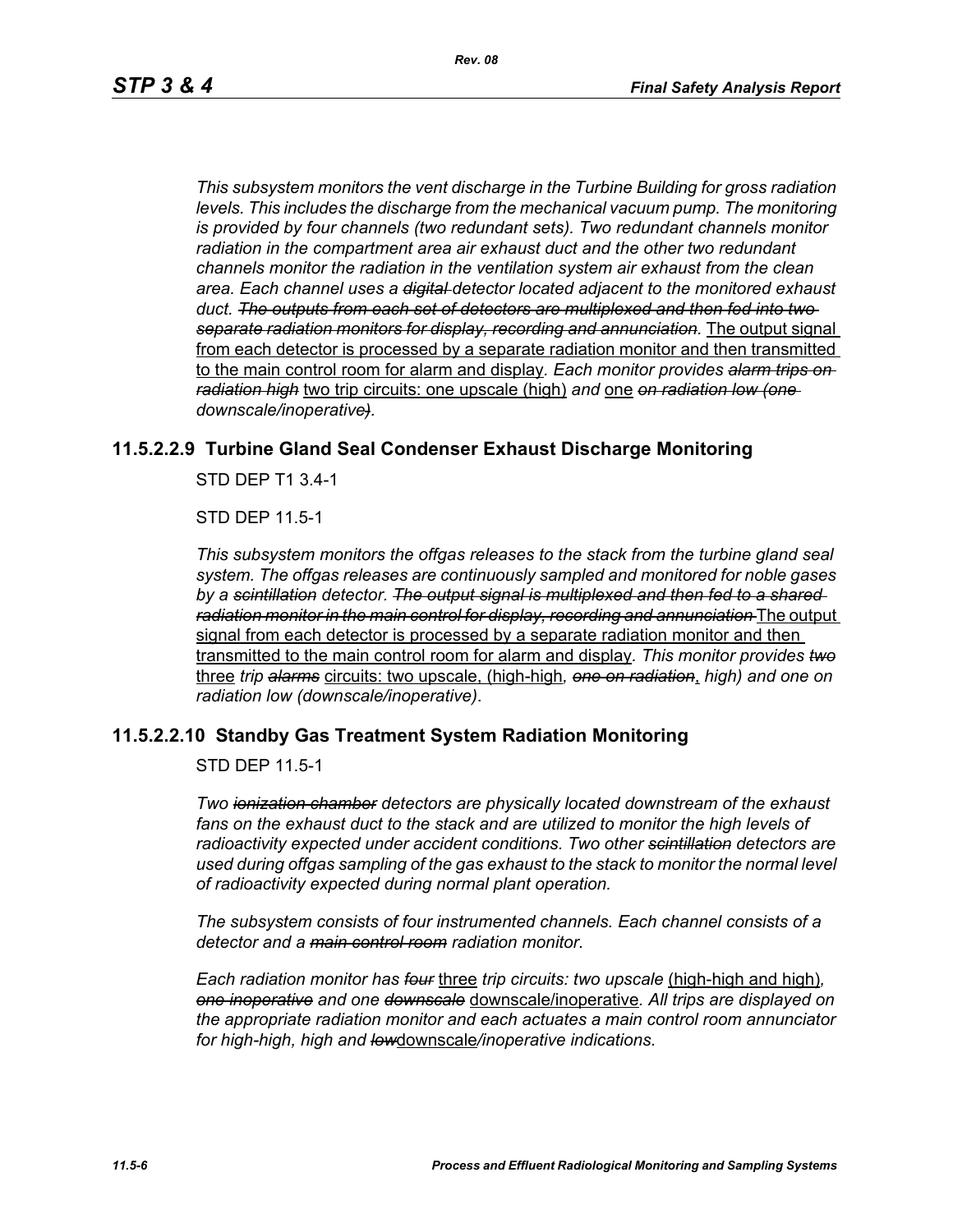#### **11.5.2.2.11** *Incinerator Stack Discharge Radiation Monitoring* **(Not Used)**

STD DEP 11.5-1

*This subsystem monitors the radioactivity in the discharge from the incinerator stack during burning of low radioactive waste. A representative sample from the discharge path is drawn through an isokinetic probe and routed to a local sample panel in the Radwaste Building for monitoring and particle collection. The sample panel houses the radiation detector assembly, a pair of filters for collection of airborne particulates and halogens, the vacuum pumps and associated plumbing, and a gamma check source for testing operability of the radiation channel. Also, the sample panel includes provisions for purging from the Radwaste Building control room.*

*The local sample panel and the radiation monitor are powered from 120 VAC instrument power.*

*The radiation monitor initiates trips on high and high-high levels and on downscale/inoperative indication. These trips are alarmed in the Radwaste Building control room. On high-high trip, the incinerator exhaust fans are shutdown to terminate any further discharge from the stack.*

## **11.5.2.2.12 Main Steamline (MSL) Radiation Monitoring**

STD DEP T1 2.3-1

STD DEP 11.5-1

*This subsystem monitors the gamma radiation level of the steam transported by the main steamlines in the MSL tunnel. The normal radiation level is produced primarily by coolant activation gases plus smaller quantities of fission gases being transported with the steam. In the event of a gross release of fission products from the core, the monitoring channels provide trip signals to the Leak Detection and Isolation System.*

*The MSL radiation monitors consist of four redundant instrument channels. Each channel consists of a local detector (ion chamber) and a control room radiation monitor. Power for channels A, B, C, and D monitors is supplied from vital 120 VAC divisions 1, 2, 3 and 4, respectively. All four channels are physically and electrically independent of each other.*

*The detectors are physically located near the main steamlines (MSL) just downstream of the outboard MSIVs in the steam tunnel. The detectors are geometrically arranged and are capable of detecting significant increases in radiation level with any number of main steamlines in operation. Table 11.5-1 lists the location and range of the detectors.*

*Each radiation monitor hasT four*three *trip circuits: two upscale (high-high and high),*  and *one downscale (low), and one inoperativedownscale/inoperative. Each trip is visually displayed on the affected radiation monitor. A high-high or inoperative trip in the radiation monitor results in a channel trip which is provided to the Reactor Protection System (RPS) and to the Leak Detection and Isolation System (LDS). Any two-out-of-four channel trip results in initiation of MSIV closure, reactor scram, main*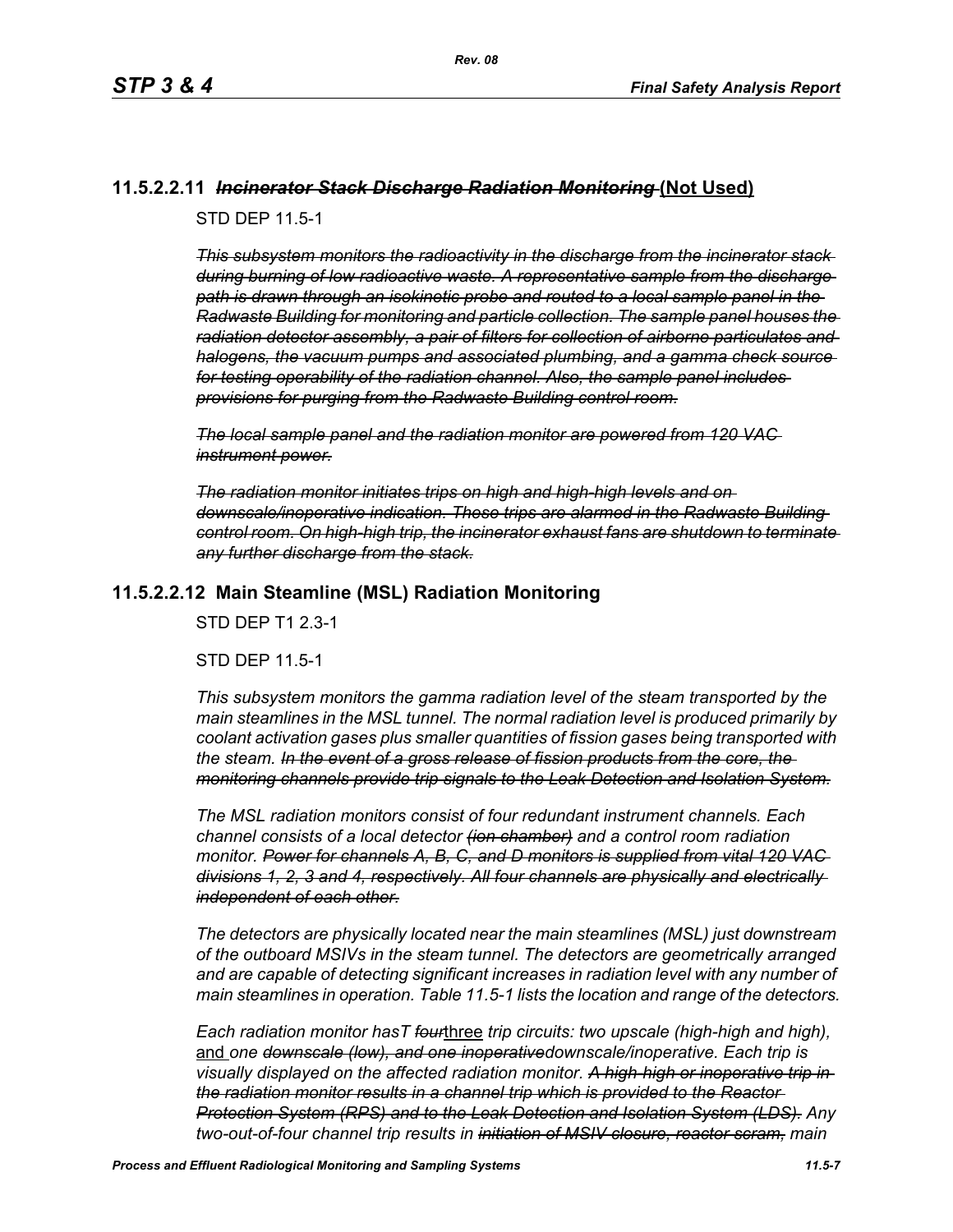*condenser mechanical vacuum pump (MVP) shutdown, and MVP line discharge valve closure. High and low trips do not result in a channel trip. Each radiation monitor displays the measured radiation level in mGy/h* mSv/h. *All channel trips are annunciated in the main control room.*

## **11.5.3 Effluent Monitoring and Sampling**

#### **11.5.3.4 Setpoints**

STD DEP 7.1-1

*The trip setpoints that initiate automatic isolation functions are specified in the plant Technical Specifications Instrument Setpoint Summary Report as indicated in Table [11.5-1.](#page-12-0)*based on calculations developed in accordance with controlled plant procedures or, if pertaining to gaseous or liquid releases within the scope of the Offsite Dose Calculation Manual (ODCM), in accordance with the ODCM.

## **11.5.4.3 Implementation of General Design Criterion 64**

STD DEP 11.5-1

*Radiation levels in radioactive and potentially radioactive process streams are monitored for radioactivity releases. These include:*

- *(3) Carbon* Charcoal *vault vent*
- *(5) Incinerator stack discharge*

## **11.5.5.1 Inspection and Tests**

STD DEP 11.5-1

*The following monitors have alarm trip circuits which can be tested by using test signals or portable gamma sources:*

#### *(9) Carbon vault vent* Charcoal vault *exhaust*

*The following monitors include built-in check sources and purge systems which can be operated from the main control room:*

#### *(7) Incinerator stack discharge*

## **11.5.5.2 Calibration**

STD DEP 11.5-1

*Calibration of radiation monitors is performed using certified commercial radionuclide sources traceable to the National Institute of Standards and Technology. The overall reproducibility of calibration is limited to ±15%. The source-detector geometry during primary calibration will be mechanically precise enough to ensure that positioning errors of either instruments or radiation sources do not affect the calibration accuracy by more than ±3%. Each continuous monitor is calibrated during plant operation or*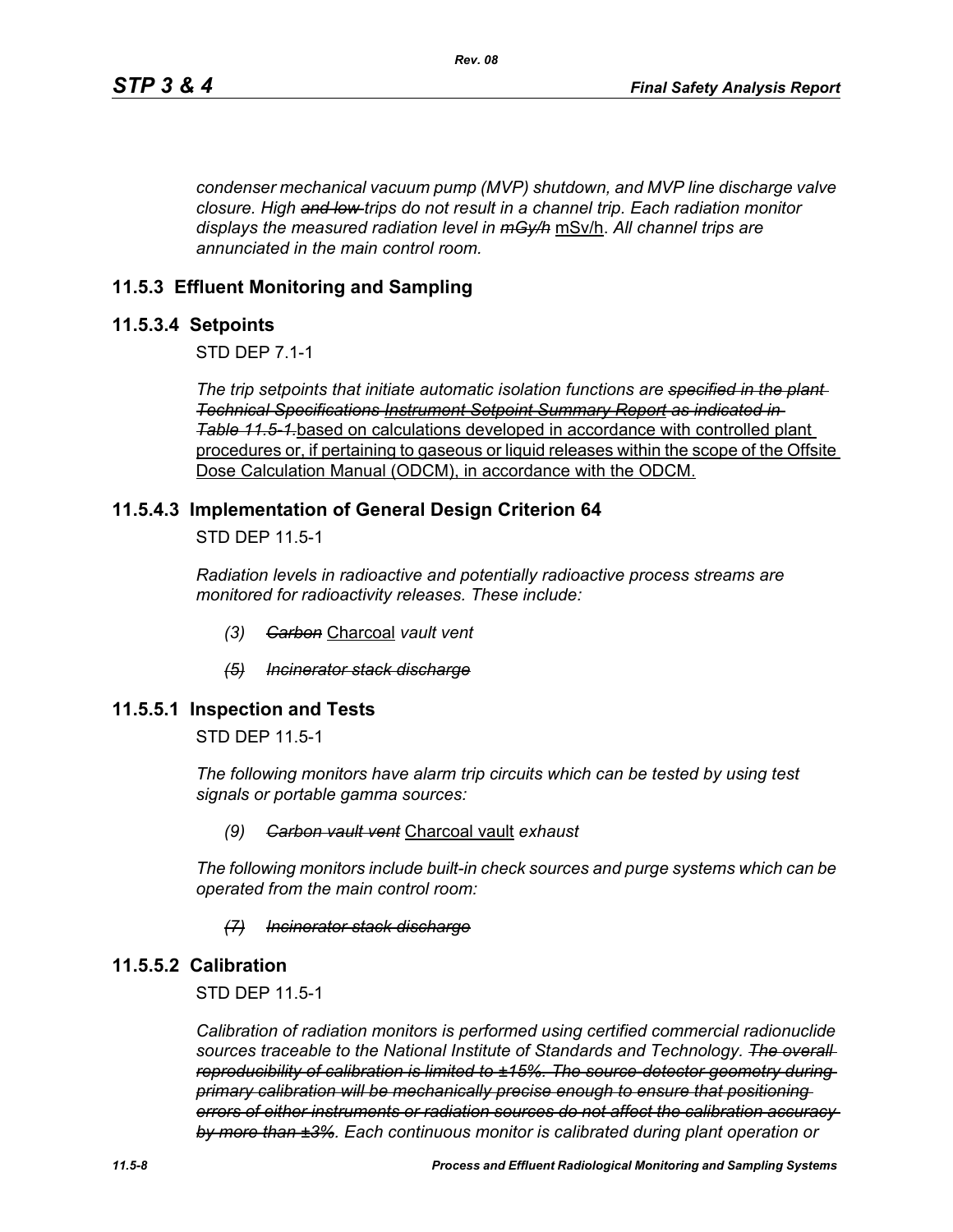during the refueling outage if the detector is not readily accessible during power operation*. Calibration can also be performed on the applicable instrument by using liquid or gaseous radionuclide standards or by analyzing particulate iodine or gaseous grab samples with laboratory instruments.*

*The following monitors display the gross gamma signal in counts/min:*

*Rev. 08*

- *(1) Offgas post-treatment*
- *(2) Plant stack discharge (low to normal levels)*
- *(3) Radwaste liquid discharge*
- *(4) SGTS offgas discharge (low to normal levels)*
- *(5) Reactor Building cooling water intersystem leakage*
- *(6) Radwaste Building ventilation exhaust*
- *(7) Main turbine gland seal condenser offgas exhaust*
- *(8) Incinerator stack discharge*

*The following monitors are calibrated to provide measurements of the gross gamma dose rate in mGy/h:*

- *(1) Main steamline tunnel area*
- *(2) Reactor Building ventilation exhaust*
- *(3) Fuel handling area ventilation exhaust*
- *(4) Charcoal vault vent exhaust*
- *(5) Control Building air intake supply*
- *(6) Turbine Building ventilation exhaust*
- *(7) SGTS offgas discharge (high level)*
- *(8) Offgas pre-treatment*
- *(9) Drywell sump liquid discharge*
- *(10) Plant stack discharge (high level)*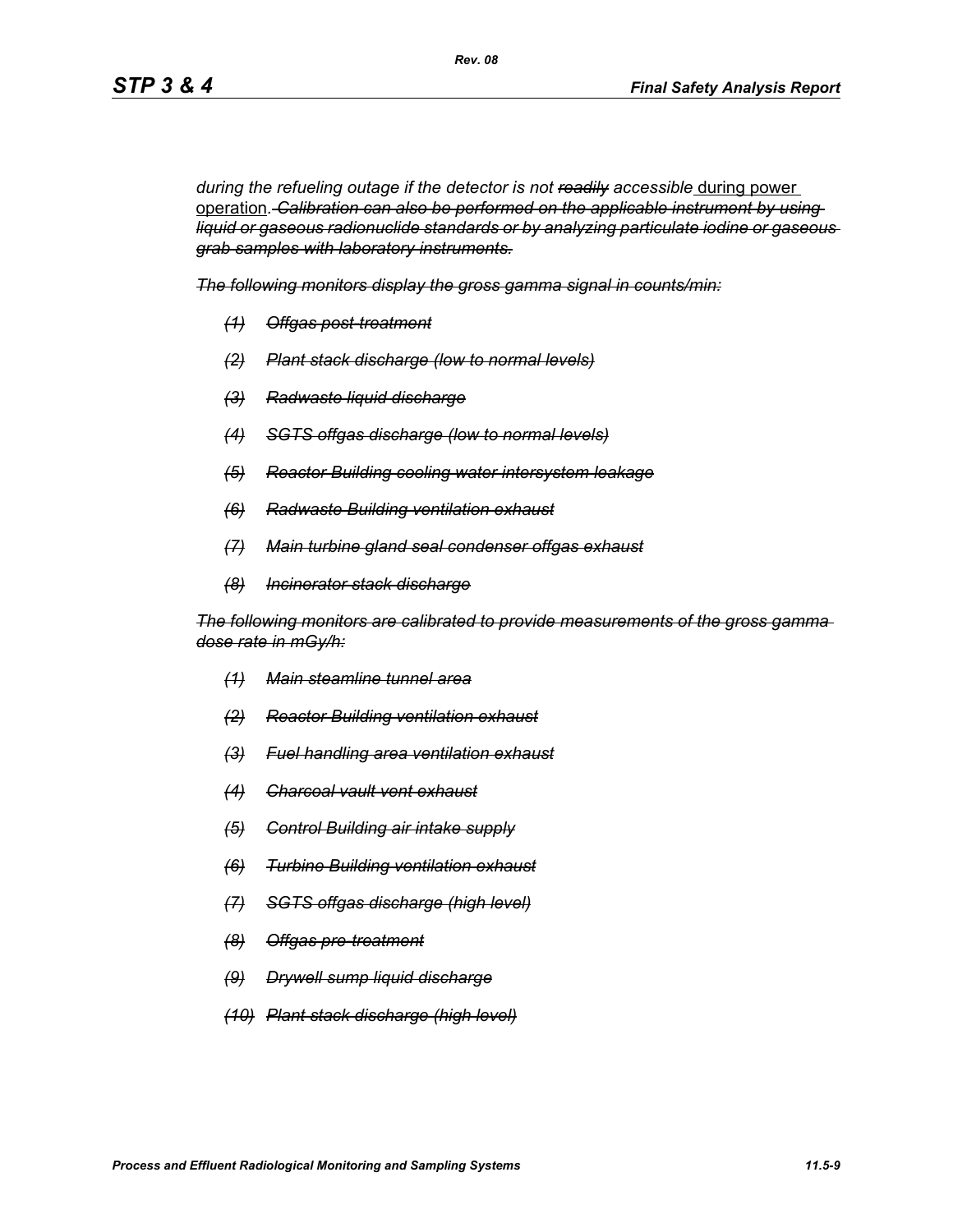## **11.5.5.3 Maintenance**

STD DEP 11.5-1

*All channel detectors* and *electronics, and recorders are serviced and maintained on an annual* a periodic *basis or in accordance with manufacturers' recommendations to ensure reliable operations. Such maintenance includes cleaning, lubrication and assurance of free movement of the recorder in addition to the replacement or adjustment of any components required after performing a test or calibration check* For sampling systems, skids are designed in order to allow periodic maintenance and cleaning*. If any work is performed which would affect the calibration, a recalibration is performed at the completion of the work.*

## **11.5.6 COL License Information**

## **11.5.6.1 Calculation of Radiation Release Rates**

The following site-specific supplement addresses COL License Information Item 11.4.

The Offsite Dose Calculation Manual (ODCM) contains the methodology and parameters used for calculation of offsite doses resulting from gaseous and liquid effluents. The ODCM addresses the methods for the conversion of the radiation measurements of gaseous discharge from the main plant stack into release rates.

## **11.5.6.2 Compliance with the Regulatory Shielding Design Basis**

The following site-specific supplement addresses COL License Information Item 11.5.

The operations of the sampling systems for Standby Gas Treatment and main stack effluent monitoring will be implemented by operation and maintenance procedures. The design will, as demonstrated in shielding calculations, comply with the shielding requirements for accident conditions, as stipulated in NUREG-0737, Item II.F.1, clarification 2 of Attachment 2. Equipment design or procurement specifications will contain the necessary shielding requirements. (COM 11.5-1)

## **11.5.6.3 Provisions for Isokinetic Sampling**

The following site-specific supplement addresses COL License Information Item 11.6.

Procedures will be developed prior to fuel load, *consistent with ABWR Licensing Topical Report NEDO NEDO-33297, dated January 2007, "Advanced Boiling Water Reactor (ABWR) Procedures Development Plan,"*in accordance with the plant operating procedure development plan in Section 13.5 to include the collection techniques used to extract representative samples of radioactive iodines and particulates. Collecting and sampling procedures will require isokinetic conditions within 20% of the flow rate are maintained to assure that a representative sample from the effluent stream is taken as stipulated in NUREG-0737, Item II.F.1, clarification 3 of Attachment 2. (COM 11.5-2)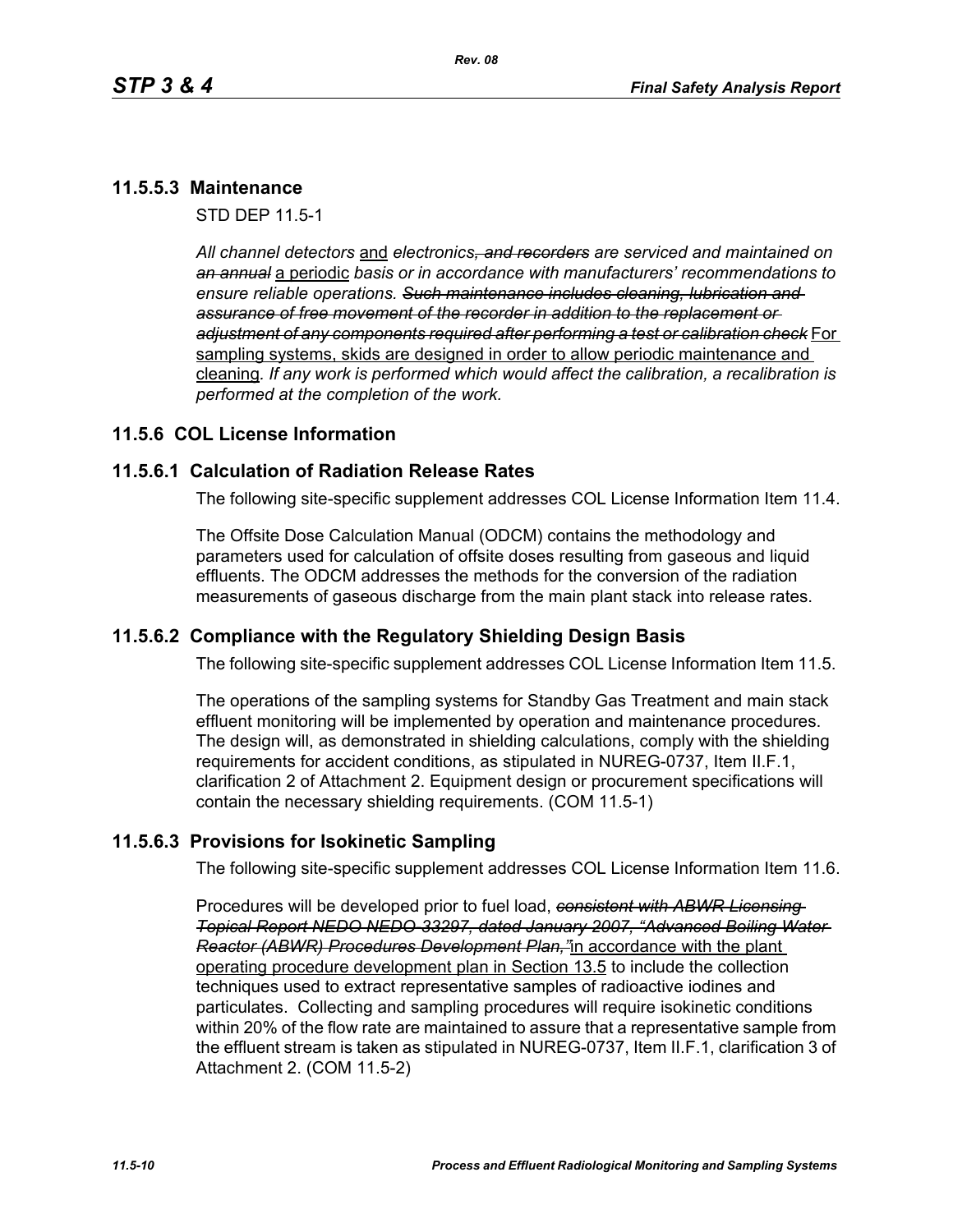# **11.5.6.4 Sampling of Radioactive Iodines and Particulates**

The following site-specific supplement addresses COL License Information Item 11.7.

Procedures will be developed prior to fuel load, *consistent with ABWR Licensing Topical Report NEDO NEDO-33297, dated January 2007, "Advanced Boiling Water Reactor (ABWR) Procedures Development Plan,"*in accordance with the plant operating procedure development plan in Section 13.5 to include the collection techniques used to extract representative samples of radioactive iodines and particulates to be used following an accident to quantify releases for dose calculations and assessment as stipulated in NUREG-0737, Item II.F.1-2. (COM 11.5-3)

# **11.5.6.5 Calibration Frequencies and Techniques**

The following site-specific supplement addresses COL License Information Item 11.8.

Procedures will be developed prior to fuel load, *consistent with ABWR Licensing Topical Report NEDO NEDO-33297, dated January 2007, "Advanced Boiling Water Reactor (ABWR) Procedures Development Plan,"*in accordance with the plant operating procedure development plan in Section 13.5 to specify the calibration frequencies and techniques for the radiation sensors based on equipment data provided by the vendor. (COM 11.5-4)

## **11.5.7S Additional Information**

This subsection supplements the information provided in the reference DCD as discussed in Section C.III.1.11.5 of Regulatory Guide 1.206.

The ODCM for STP 3 & 4 will incorporate NEI 07.09A (Revision 0), "Generic FSAR Template Guidance for Offsite Dose Calculation Manual (ODCM) Program Description," March 2009.

The effluent radiation monitors provide the means to control releases of radioactive material to the environment to maintain the releases ALARA in accordance with Appendix I to 10 CFR Part 50. Compliance with the numerical guidance provided in Appendix I to 10 CFR 50 is discussed in Section 12.2.2.4. The cost benefit analyses for augments to the liquid and gaseous waste management systems, as required by Appendix I to 10 CFR 50, are discussed in Sections 11.2.1.2 and 11.3.11.1.

The Radiological Environmental Monitoring Program (REMP) for STP 3 & 4 is expected to be integrated with that of STP 1 & 2 as part of the ODCM and is consistent with Regulatory Guide 4.15, "Quality Assurance for Radiological Monitoring Programs (Normal Operation)–Effluent Streams and the Environment." Quality assurance is provided in the existing NRC-approved REMP through accredited training programs and personnel qualification programs, a measurement assurance program that includes Inter-laboratory Comparison Program tests, and administrative and technical procedures governing the monitoring and analyses program for all activities, including computational checks.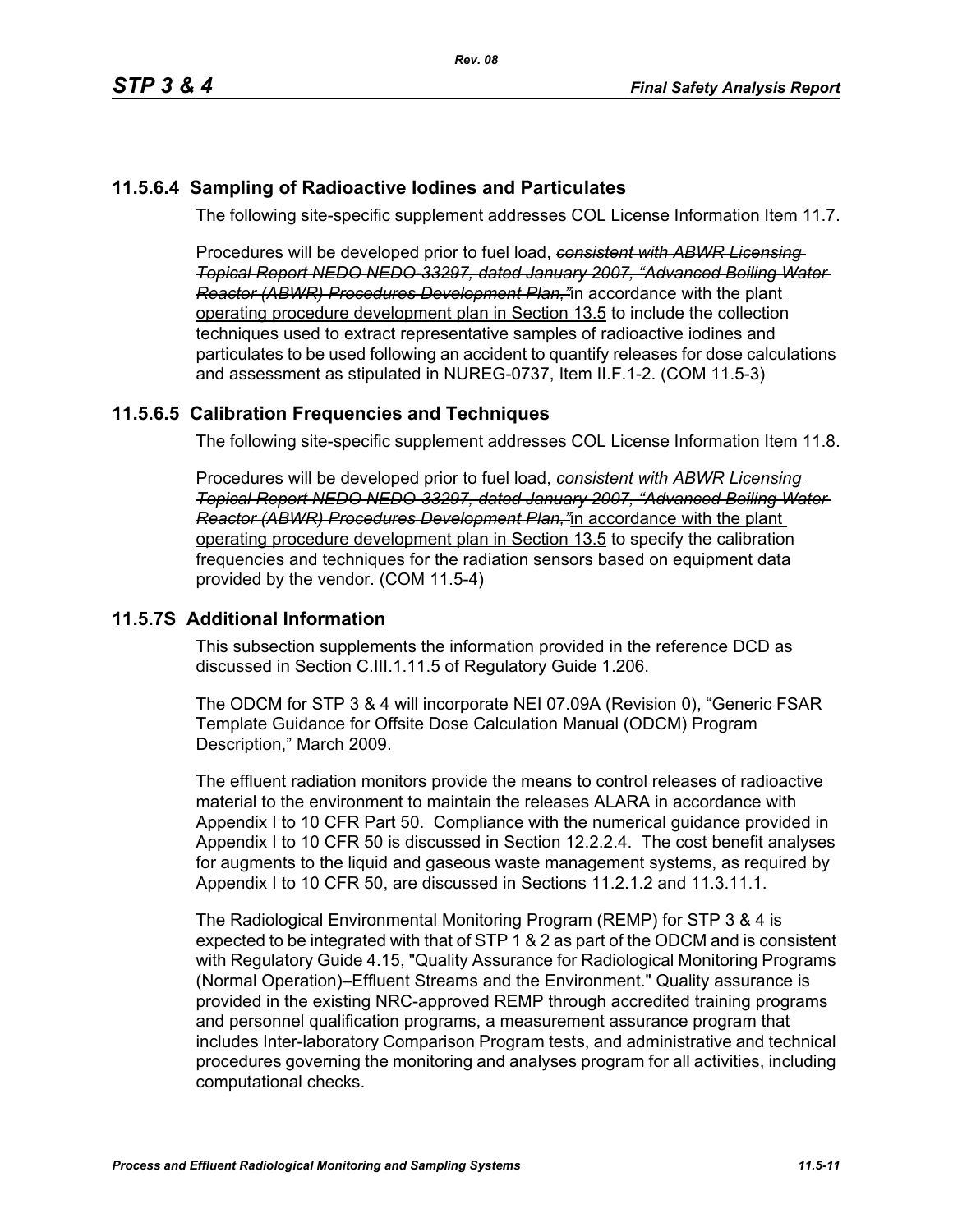Control checks and tests are applied to the analytical operations by means of duplicate and/or split analyses of selected samples, and by the introduction of environmental samples with known nuclide concentrations. Calibrations are confirmed by participation in the Nuclear Energy Institute/National Institute of Standards and Technology Measurement Assurance Program.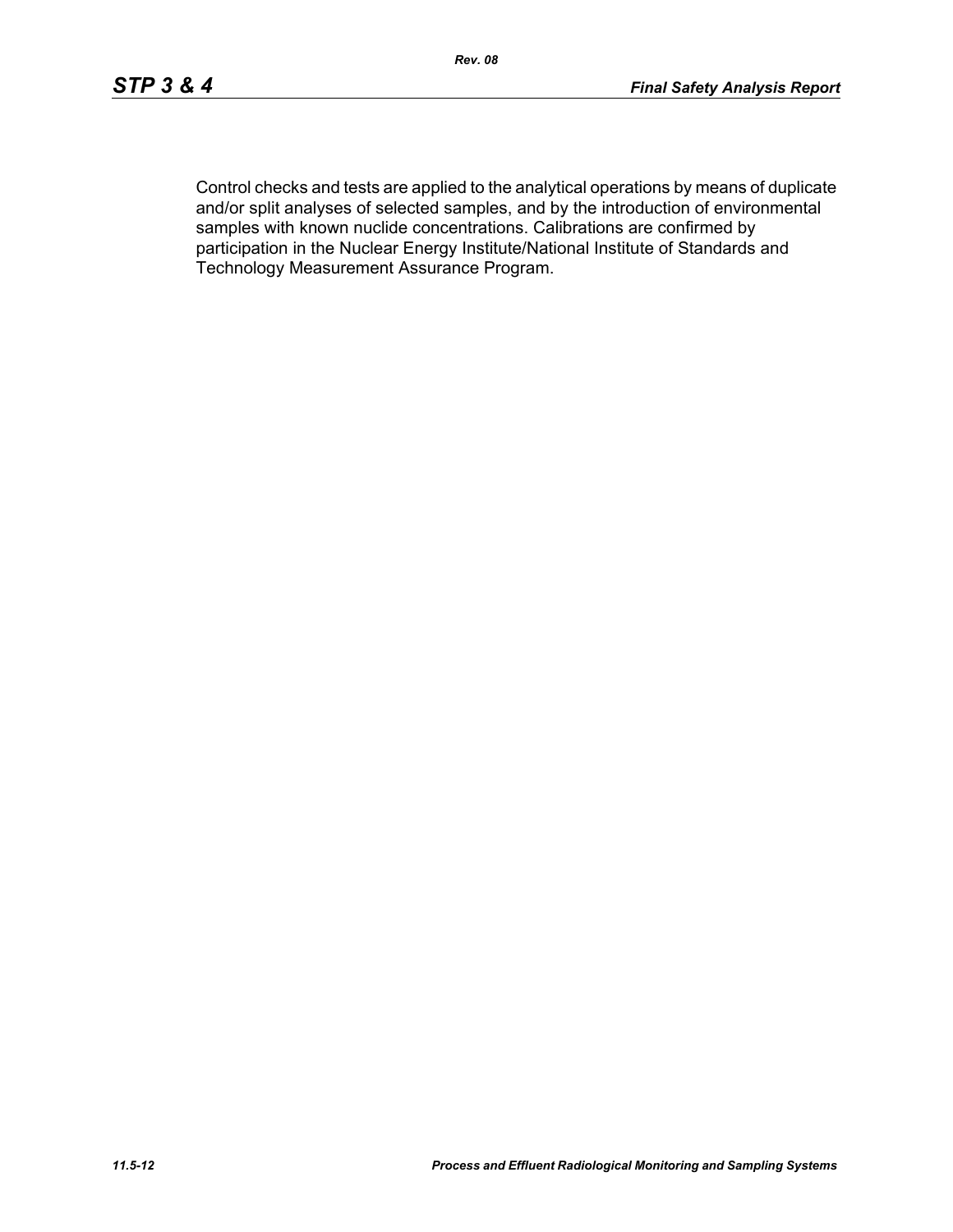<span id="page-12-0"></span>

|                                          | No. of          | <b>Sample Line or Detector</b>                                                              |                                                     | <b>Setpoint</b>                                                                              |              |
|------------------------------------------|-----------------|---------------------------------------------------------------------------------------------|-----------------------------------------------------|----------------------------------------------------------------------------------------------|--------------|
| Monitored Process <sup>††</sup>          | <b>Channels</b> | Location                                                                                    | <b>Channel Range<sup>®</sup></b>                    | <b>ACF Trip</b>                                                                              | <b>Scale</b> |
| A. Safety-Related Monitors               |                 |                                                                                             |                                                     |                                                                                              |              |
| Main steamline tunnel area               | 4               | Immediately down-stream of<br>plant main steamline isolation-<br><b>valve</b>               | 1 <del>E<sup>-2</sup> to 1E<sup>4</sup> mSv/h</del> | Instrument Setpoint 6 dec. log<br>Summary Report                                             |              |
| Reactor Building vent<br>exhaust         | 4               | Exhaust duct upstream of exhaust 1E <sup>-4</sup> to 1 mSv/h<br>ventilation isolation valve |                                                     | Instrument Setpoint 4 dec. log<br>Summary<br>ReportOffsite Dose<br><b>Calculation Manual</b> |              |
| Control Building air intake              | 8 <sup>†</sup>  | Intake duct upstream of intake<br>ventilation isolation valve                               | $1E^{-4}$ to 1 mSv/h                                | <b>Instrument Setpoint</b> 4 dec. log<br>Summary<br>ReportBased on<br>setpoint calculation   |              |
| Drywell sump discharge                   | $\overline{2}$  | Drain line from LCW & HCW<br>sumps                                                          | $1E^{-2}$ to $1E^{4}$ mSv/h                         | Instrument Setpoint 6 dec. log<br>Summary-<br>ReportBased on<br>setpoint calculation         |              |
| Fuel handling area air vent<br>exhaust   | 4               | Locally above operating floor                                                               | $10^{-3}$ to 10 mSv/h                               | Instrument Setpoint 4 dec. log<br>Summary<br>ReportOffsite Dose<br><b>Calculation Manual</b> |              |
| <b>ACF = Automatic Control Function;</b> |                 |                                                                                             |                                                     |                                                                                              |              |

*Rev. 08*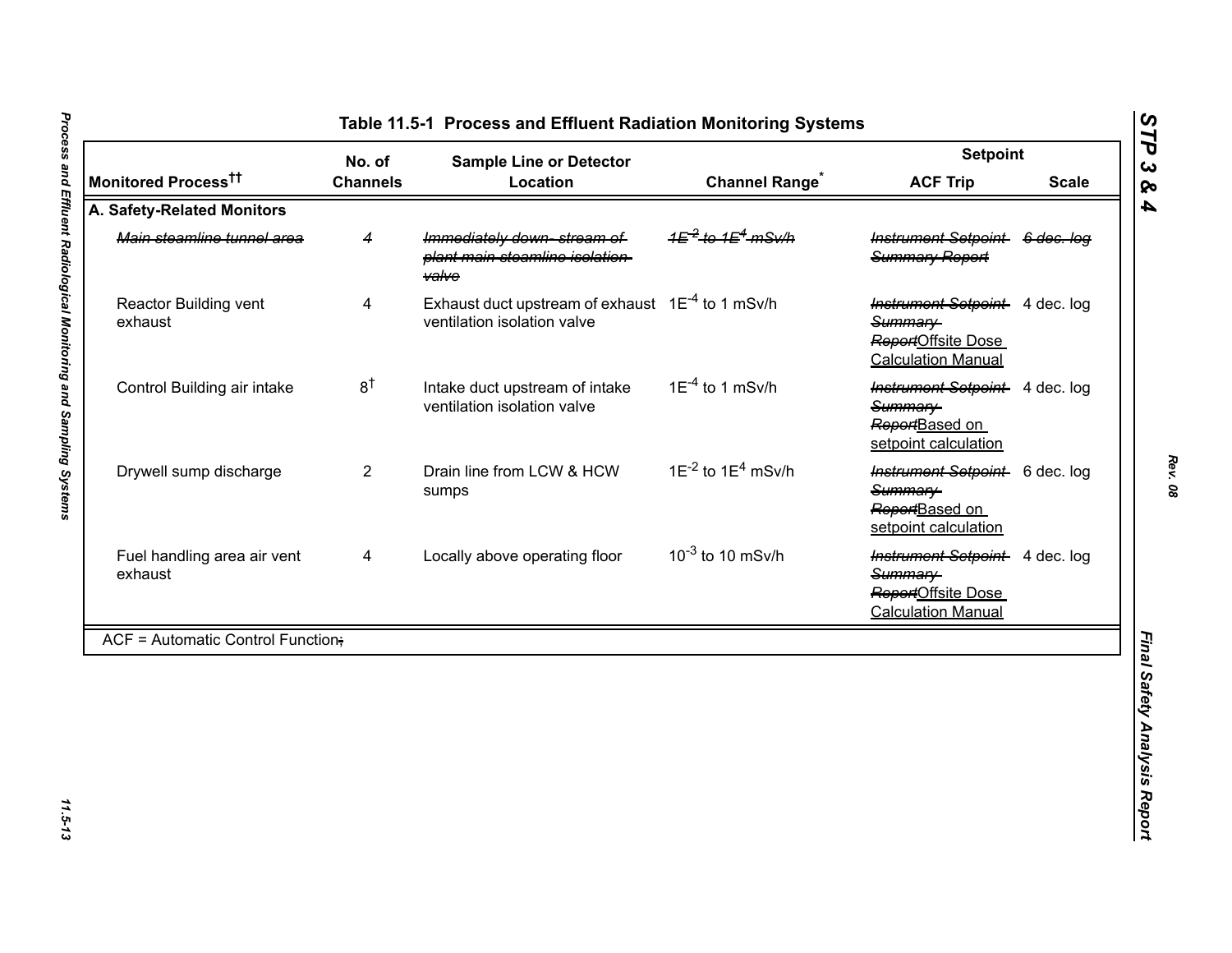|                                                 | No. of                                                                     | <b>Sample Line or Detector</b>         |                                                                                   |                                                                                              | <b>Setpoint</b> |  |
|-------------------------------------------------|----------------------------------------------------------------------------|----------------------------------------|-----------------------------------------------------------------------------------|----------------------------------------------------------------------------------------------|-----------------|--|
| Monitored Process <sup>tt</sup>                 | <b>Channels</b>                                                            | Location                               | <b>Channel Range<sup>*</sup></b>                                                  | <b>ACF Trip</b>                                                                              | <b>Scale</b>    |  |
| <b>B. Monitors Required for Plant Operation</b> |                                                                            |                                        |                                                                                   |                                                                                              |                 |  |
| Main steamline tunnel area                      | Immediately down-stream of<br>4<br>plant main steamline isolation<br>valve |                                        | $1E^{-2}$ to $1E^{4}$ mSv/h                                                       | Based on setpoint<br>calculation                                                             | 6 dec. log      |  |
| Radwaste liquid discharge                       | $\mathbf 1$                                                                | Sample line                            | $10^{-1}$ to $10^{4}$ cpm                                                         | Instrument Setpoint 5 dec. log<br>Summary<br>ReportOffsite Dose<br><b>Calculation Manual</b> |                 |  |
| Reactor Building cooling<br>water system        | 3                                                                          | RCW Hx line exit                       | $10^{-1}$ to $10^{4}$ cpm                                                         | None                                                                                         | 5 dec. log      |  |
| Offgas post-treatment                           | $\overline{2}$                                                             | Sample line                            | 10 to $10^6$ cpm                                                                  | Offsite Dose<br><b>Calculation Manual</b>                                                    | 5 dec. log      |  |
| Offgas pre-treatment                            |                                                                            | Sample line                            | 1E- $^{2}$ - $^{2}$ to 1E <sup>4</sup> mSv/h                                      | None                                                                                         | 6 dec. log      |  |
| Charcoal vault vent                             | $\mathbf 1$                                                                | On charcoal vault HVAC exhaust<br>line | 1E $-2$ -2 to 1E <sup>4</sup> mSv/h                                               | None                                                                                         | 6 dec. log      |  |
| Plant stack discharge                           | $2^{**}$                                                                   | Sample line                            | 10 to $10^6$ cpm                                                                  | None                                                                                         | 5 dec. log      |  |
|                                                 |                                                                            | Sample line                            | 10 <sup>-13</sup> to 10 <sup>-6</sup> Amps (1E- <sup>-2</sup> to<br>$1E^4$ mSv/h) | None                                                                                         | 6 dec. log      |  |
| Radwaste Building exhaust<br>vent               | $\mathbf{1}$                                                               | <b>Exhaust ducts</b>                   | 10 to $10^6$ cpm                                                                  | None                                                                                         | 5 dec. log      |  |
| Turbine Building vent<br>exhaust                | 4                                                                          | Exhaust duct                           | $1E^{-4}$ to 1 mSv/h                                                              | None                                                                                         | 4 dec. log      |  |
| $ACF =$ Automatic Control Function;             |                                                                            |                                        |                                                                                   |                                                                                              |                 |  |

11.5-14 *11.5-14 Process and Effluent Radiological Monitoring and Sampling Systems* 

Process and Effluent Radiological Monitoring and Sampling Systems

*Rev. 08*

*STP 3 & 4*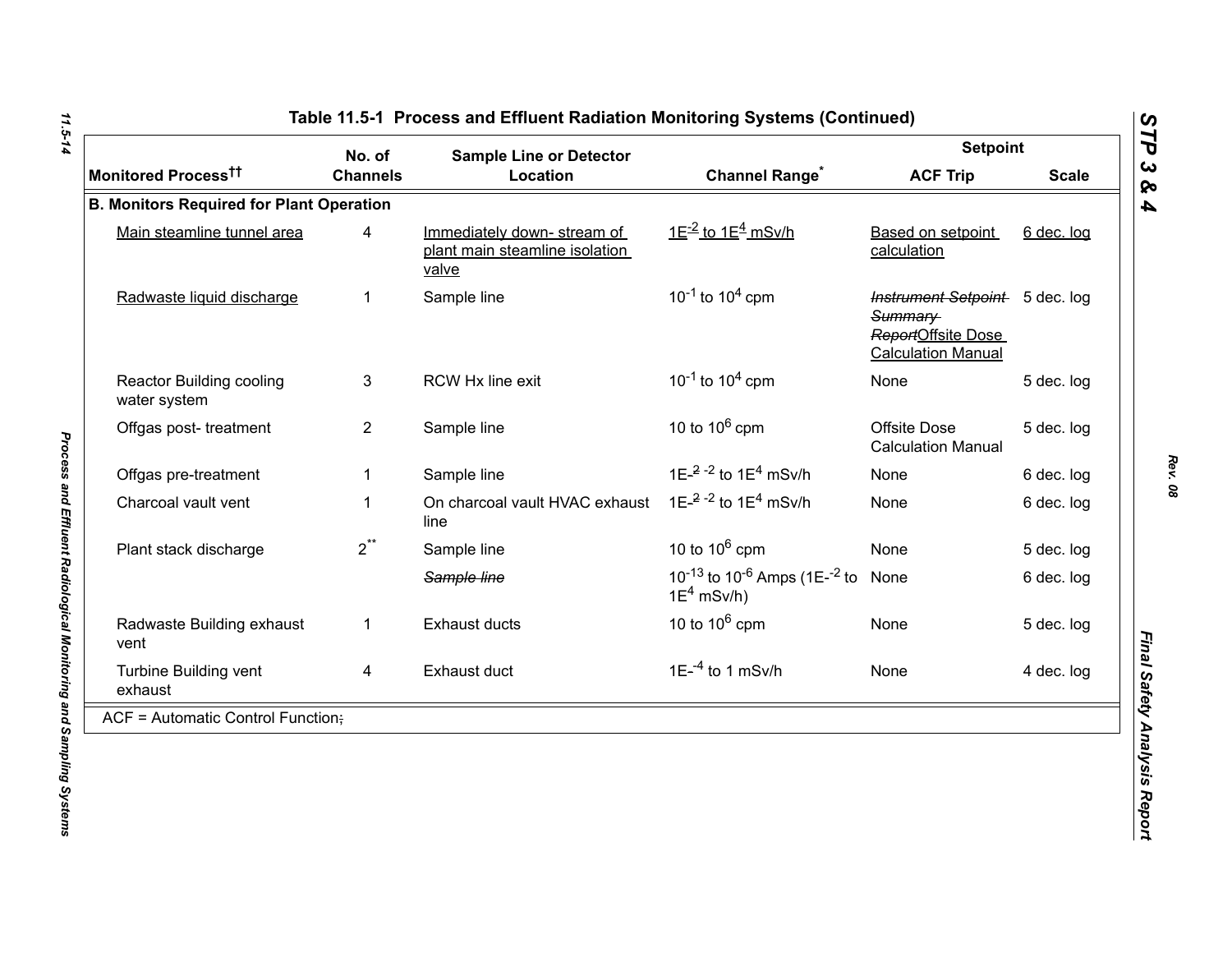|                                                             | No. of          | <b>Sample Line or Detector</b> |                                                                                                             | <b>Setpoint</b> |              |
|-------------------------------------------------------------|-----------------|--------------------------------|-------------------------------------------------------------------------------------------------------------|-----------------|--------------|
| Monitored Process <sup>tt</sup>                             | <b>Channels</b> | Location                       | <b>Channel Range<sup>*</sup></b>                                                                            | <b>ACF Trip</b> | <b>Scale</b> |
| <b>B. Monitors Required for Plant Operation (Continued)</b> |                 |                                |                                                                                                             |                 |              |
| $2^{**}$<br><b>Standby Gas Treatment</b>                    |                 | SGTS exhaust air duct          | 1 to $10^6$ cpm                                                                                             | None            | 6 dec. log   |
| System offgas                                               |                 | downstream of exhaust fans     | 10 <sup>-13</sup> to 10 <sup>-6</sup> Amps (1E <sup><math>-2</math></sup> <sup>-2</sup><br>to $1E^4$ mSv/h) | None            | 6 dec. log   |
| Turbine gland seal<br>condenser offgas                      | $\mathbf 1$     | Sample line                    | 1 to $10^6$ cpm                                                                                             | None            | 6 dec. log   |
| ACF = Automatic Control Function;                           |                 |                                |                                                                                                             |                 |              |
|                                                             |                 |                                |                                                                                                             |                 |              |

*Rev. 08*

*STP 3 & 4*

11.5-15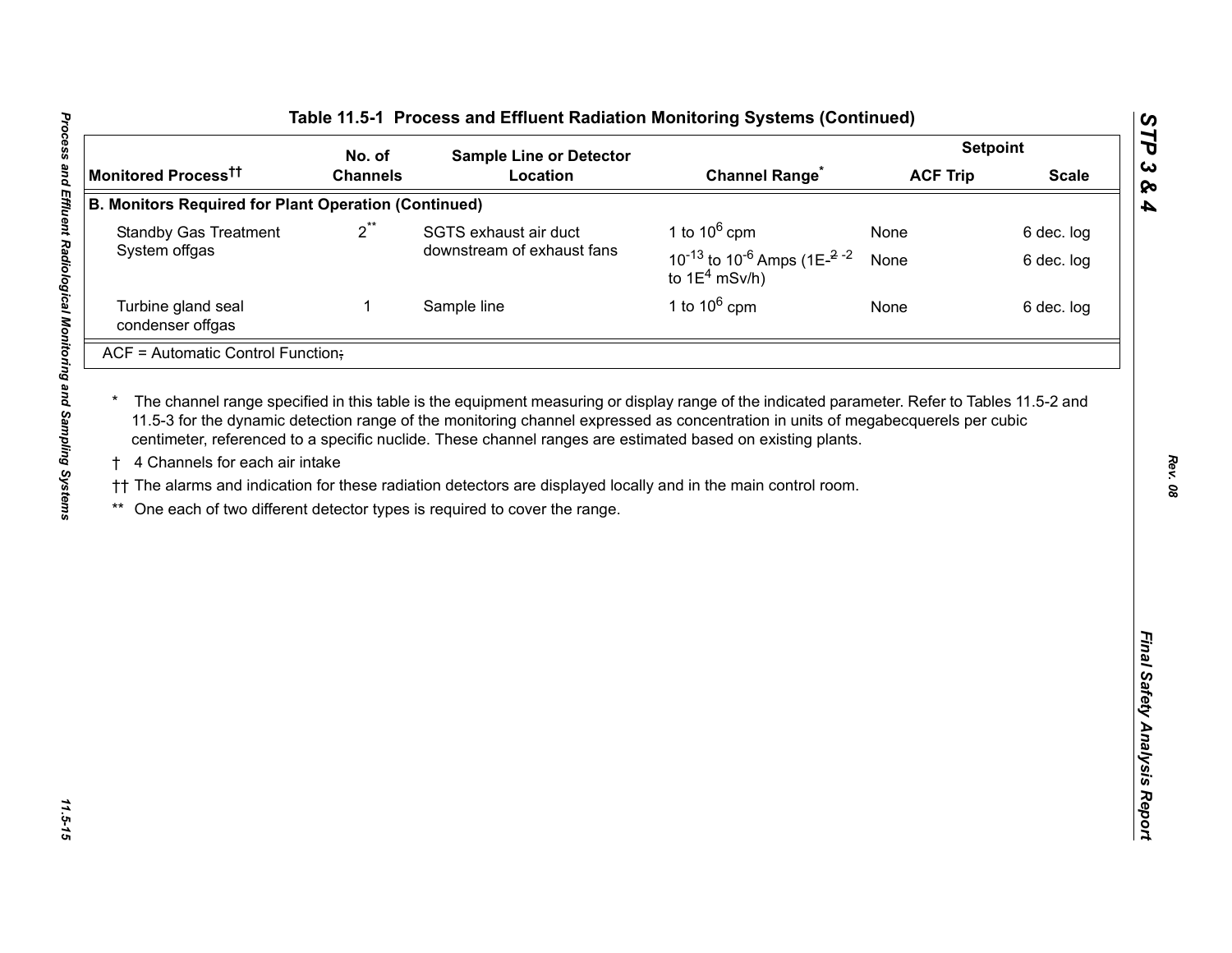| <b>Radiation Monitor</b>                | Configuration                 | <b>Dynamic Detection</b><br>Range <sup>*</sup>                      | <b>Principal</b><br><b>Radionuclides</b><br><b>Measured</b> | Expected Activity <sup>†</sup>                     | <b>Alarms and Trips</b>                                             |
|-----------------------------------------|-------------------------------|---------------------------------------------------------------------|-------------------------------------------------------------|----------------------------------------------------|---------------------------------------------------------------------|
| Offgas post-treatment                   | Offline                       | $3.7 \times 10^{-5}$ to 3.7<br>MBq/cm <sup>3</sup>                  | $Xe-133^{\ddagger}$<br>Cs-137<br>$I-131$                    | 1.1 x $10^{-3}$ MBq/cm <sup>3</sup>                | Flow H/L<br><b>DNSC/INOP</b><br>High<br>High-High<br>High-High-High |
| Offgas pre-treatment                    | Adjacent to sample<br>chamber | $3.7 \times 10^{-5}$ to 3.7x10 <sup>2</sup><br>MBq/cm <sup>3</sup>  | Noble gases fission<br>products                             | ~1.1x10 <sup>-2</sup> MBq/cm <sup>3</sup>          | High-High<br>High<br><b>DNSC/INOP</b><br>Flow H/L                   |
| Main steamline tunnel<br>area           | Adjacent to<br>steamlines     | $1.0x10^{-2}$ mSv/h to<br>$1.0x104$ mSv/h                           | Coolant activation gases   ~1 mSv/h                         |                                                    | High-High<br>High<br><b>DNSC/INOP</b><br><b>INOP</b>                |
| Charcoal vault                          | Inline                        | $3.7x10^{-5}$ to 37<br>MBq/cm <sup>3</sup>                          | Noble gases                                                 | Negligible                                         | High<br>LowINOP                                                     |
| T/B vent exhaust                        | Inline                        | $3.7x10^{-7}$ to $3.7x10^{-3}$<br>MBq/cm <sup>3</sup>               | $Xe-133^{1}$<br>Xe-135                                      | $~1.48x10^{-6}$ MBq/cm <sup>3</sup>                | High<br><b>DNSC/INOP</b>                                            |
| Reactor Building vent<br>exhaust        | Inline                        | $3.7x10^{-7}$ to 3.7 x 10 <sup>-3</sup><br>MBq/cm <sup>3</sup>      | Noble gases<br>$Xe-133^{\frac{1}{4}}$<br>Xe-135             | ~1.48x10 <sup>-6</sup> MBq/cm <sup>3</sup>         | High-High<br>High<br><b>DNSC/INOP</b>                               |
| Plant stack discharge<br>(normal range) | Offline                       | $3.7 \times 10^{-9}$ to 3.7x10 <sup>-3</sup><br>MBq/cm <sup>3</sup> | $Xe-133^{1}$<br>Cs-137<br>$I-131$                           | $\sim$ 1.85x10 <sup>-6</sup> MBq/cm <sup>3</sup>   | High-High<br>High<br><b>DNSC/INOP</b><br>Flow H/L                   |
| Plant stack (high-<br>range)            | Offline                       | $3.7x10^{-4}$ to 3.7x10 <sup>3</sup><br>MBq/cm <sup>3#</sup>        | $Xe-133^{1}$                                                | $~1.85x10E-$ <sup>6-6</sup><br>MBq/cm <sup>3</sup> | Flow H/L<br><b>DNSC/INOP</b><br>High<br>High-High                   |

*Rev. 08*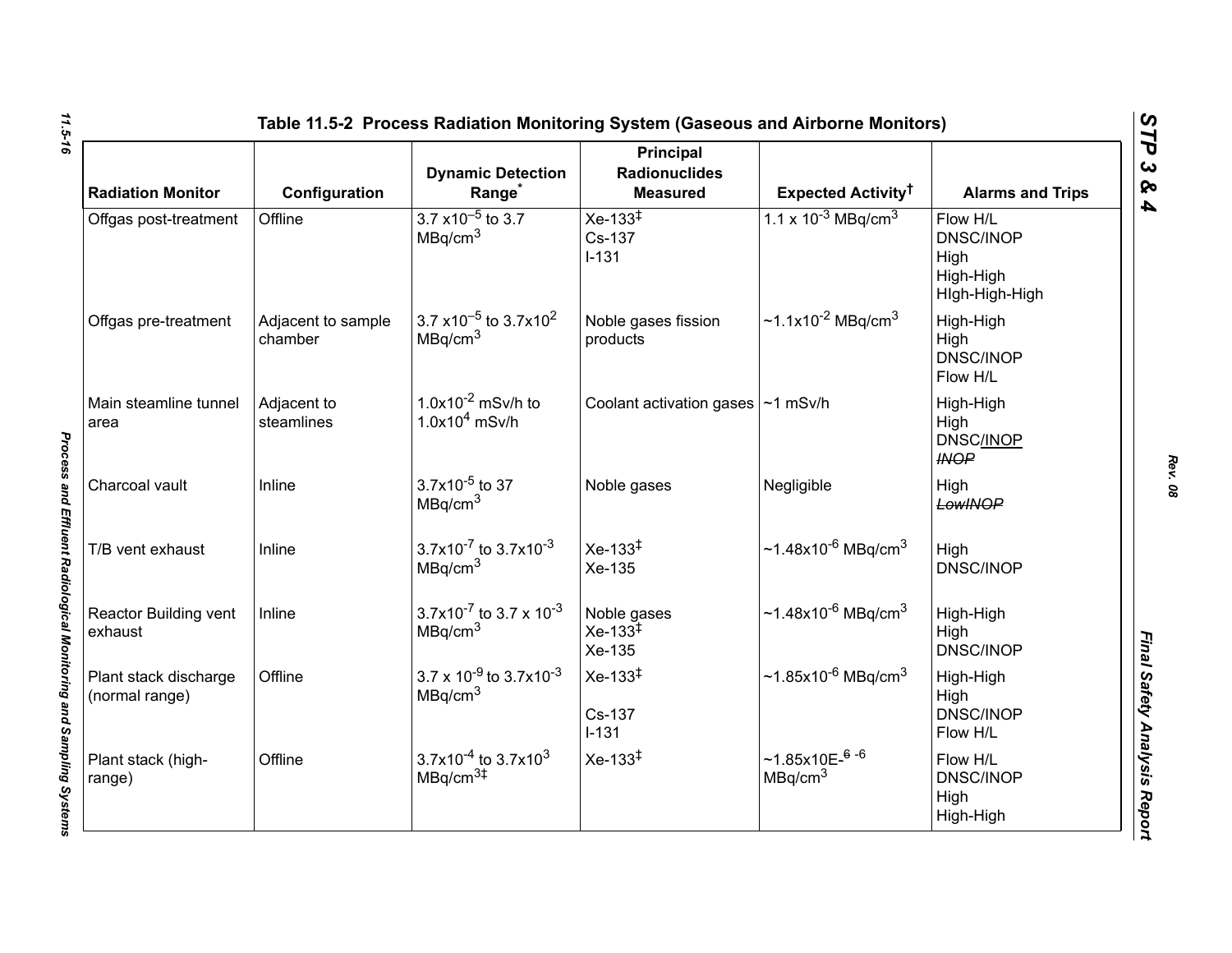<span id="page-16-0"></span>

| <b>Radiation Monitor</b>                                 | Configuration                             | <b>Dynamic Detection</b><br>Range <sup>*</sup>                                                                                                                                | <b>Principal</b><br><b>Radionuclides</b><br><b>Measured</b> | Expected Activity <sup>†</sup>                                                                                                              | <b>Alarms and Trips</b>                    |
|----------------------------------------------------------|-------------------------------------------|-------------------------------------------------------------------------------------------------------------------------------------------------------------------------------|-------------------------------------------------------------|---------------------------------------------------------------------------------------------------------------------------------------------|--------------------------------------------|
| Radwaste Building<br>ventilation exhaust                 | Offline                                   | $3.7 \times 10^{-9}$ to 3.7 x 10 <sup>-3</sup><br>MBq/cm <sup>3</sup>                                                                                                         | Xe-133 $\overline{ }$<br>Cs-137<br>$I-131$                  | $\sim$ 3.7x10 <sup>-7</sup> MBq/cm <sup>3</sup>                                                                                             | High-High<br>High<br>DNSC/INOP<br>Flow H/L |
| Gland seal condenser<br>exhaust discharge                | Offline                                   | 3.7x10 <sup>-9</sup> to 3.7x10 <sup>-3</sup><br>MBq/cm <sup>3</sup>                                                                                                           | Xe-133<br>$Cs - 137^{\ddagger}$<br>$I-131$                  | $\sim$ 3.7x10 <sup>-8</sup> MBq/cm <sup>3</sup>                                                                                             | High-High<br>High<br>DNSC/INOP<br>Flow H/L |
| Control Bldg. HVAC air<br>intake                         | Inline                                    | $3.7x10^{-7}$ to $3.7x10^{-3}$<br>MBq/cm <sup>3</sup>                                                                                                                         | $Xe-133†$                                                   | Negligible                                                                                                                                  | High-High<br>High<br>DNSC/INOP             |
| <b>Standby Gas</b><br><b>Treatment System</b><br>exhaust | Offline                                   | $3.7x10^{-9}$ to $3.7x10^{-3}$<br>MBq/cm <sup>3</sup>                                                                                                                         | Noble gases<br>$Cs - 137^{\ddagger}$<br>$I-131$             | $\sim$ 1.85x10 <sup>-8</sup> MBq/cm <sup>3</sup>                                                                                            | High-High<br>High<br>DNSC/INOP<br>Flow H/L |
|                                                          | Inline                                    | $3.7x10^{-4}$ to 3.7x10 <sup>3</sup><br>MBq/cm <sup>3#</sup>                                                                                                                  | Noble gases                                                 | $\sim$ 1.85x10 <sup>-8</sup> MBq/cm <sup>3</sup>                                                                                            | High-High<br>High<br>DNSC/INOP             |
|                                                          | Inline                                    | $3.7x10^{-5}$ to 3.7x10 <sup>-1</sup><br>MBq/cm <sup>3</sup>                                                                                                                  | Noble gases                                                 | $\sim$ 2.22x10 <sup>-4</sup> MBq/cm <sup>3</sup>                                                                                            | High-High<br>High<br>DNSC/INOP             |
| Fuel handling area<br>exhaust<br>$\ddagger$              | Sensitivity based upon this radionuclide. | calculation is based on vendor supplied info (sensitivity of the monitor), these values are estimated.<br>Expected activities are estimated and are based on existing plants. |                                                             | Dynamic Detection Range is calculated based on the radionuclides and the sensitivity of the radiation monitor to the radionuclides. As this |                                            |